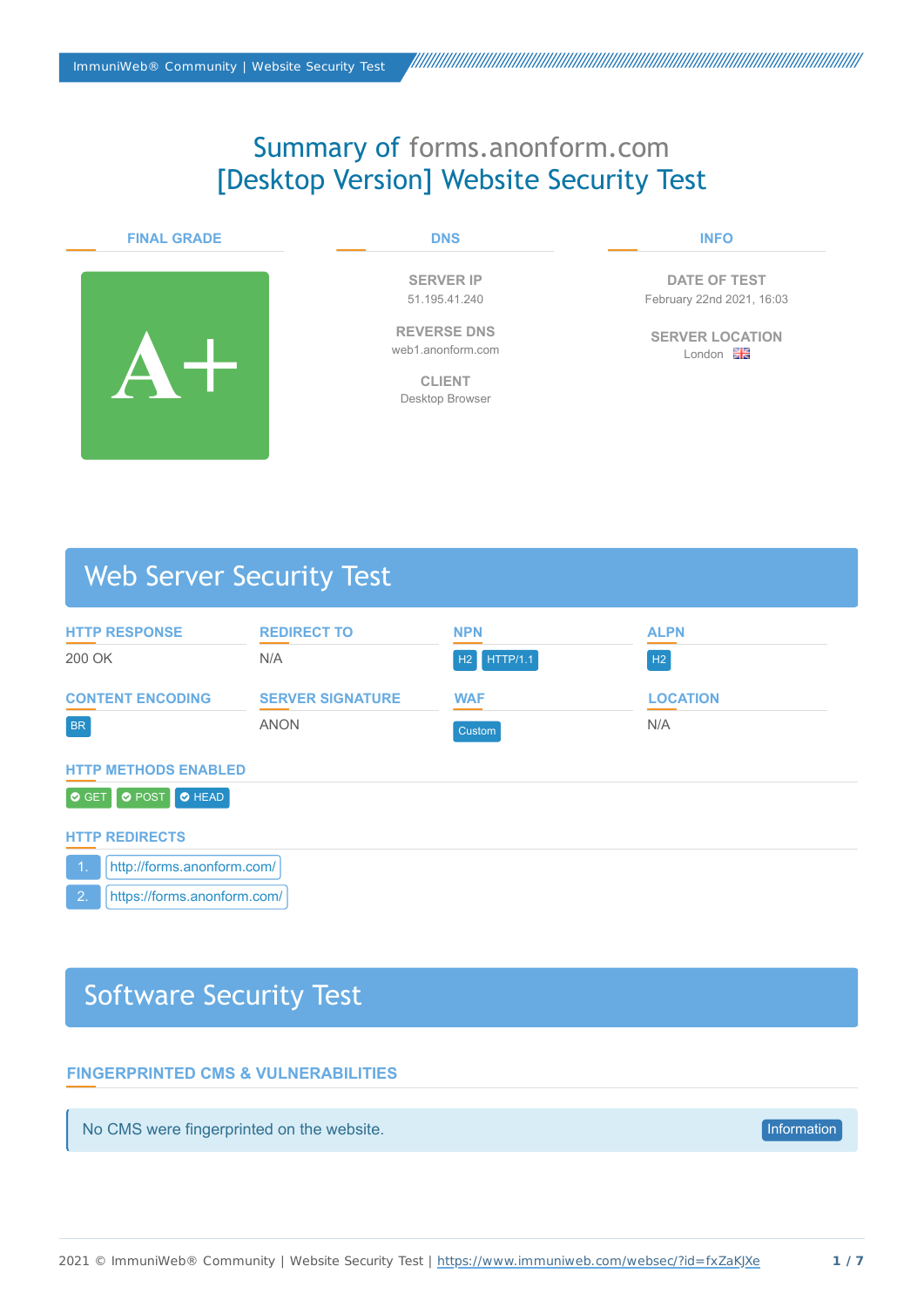# **FINGERPRINTED CMS COMPONENTS & VULNERABILITIES**

No components were fingerprinted on the website. Information website and the website of the website of the website of the website of the website of the website of the website of the website of the website of the website of

# GDPR Compliance Test

If the website processes or stores any PII of EU residents, the following requirements of EU GDPR may apply:

#### **PRIVACY POLICY**

| Privacy Policy is found on the website.                                                                     | Good configuration |  |
|-------------------------------------------------------------------------------------------------------------|--------------------|--|
| <b>WEBSITE SOFTWARE SECURITY</b>                                                                            |                    |  |
| Website software and its components could not have been reliably fingerprinted.<br>Make sure it is up2date. | Information        |  |
| <b>SSL/TLS TRAFFIC ENCRYPTION</b>                                                                           |                    |  |
| SSL/TLS encryption seems to be present.                                                                     | Good configuration |  |
| <b>COOKIE CONFIGURATION</b>                                                                                 |                    |  |
| No cookies with potentially sensitive information seem to be sent.                                          | Information        |  |
| <b>COOKIES DISCLAIMER</b>                                                                                   |                    |  |
| No cookies with potentially sensitive or tracking information seem to be sent.                              | Information        |  |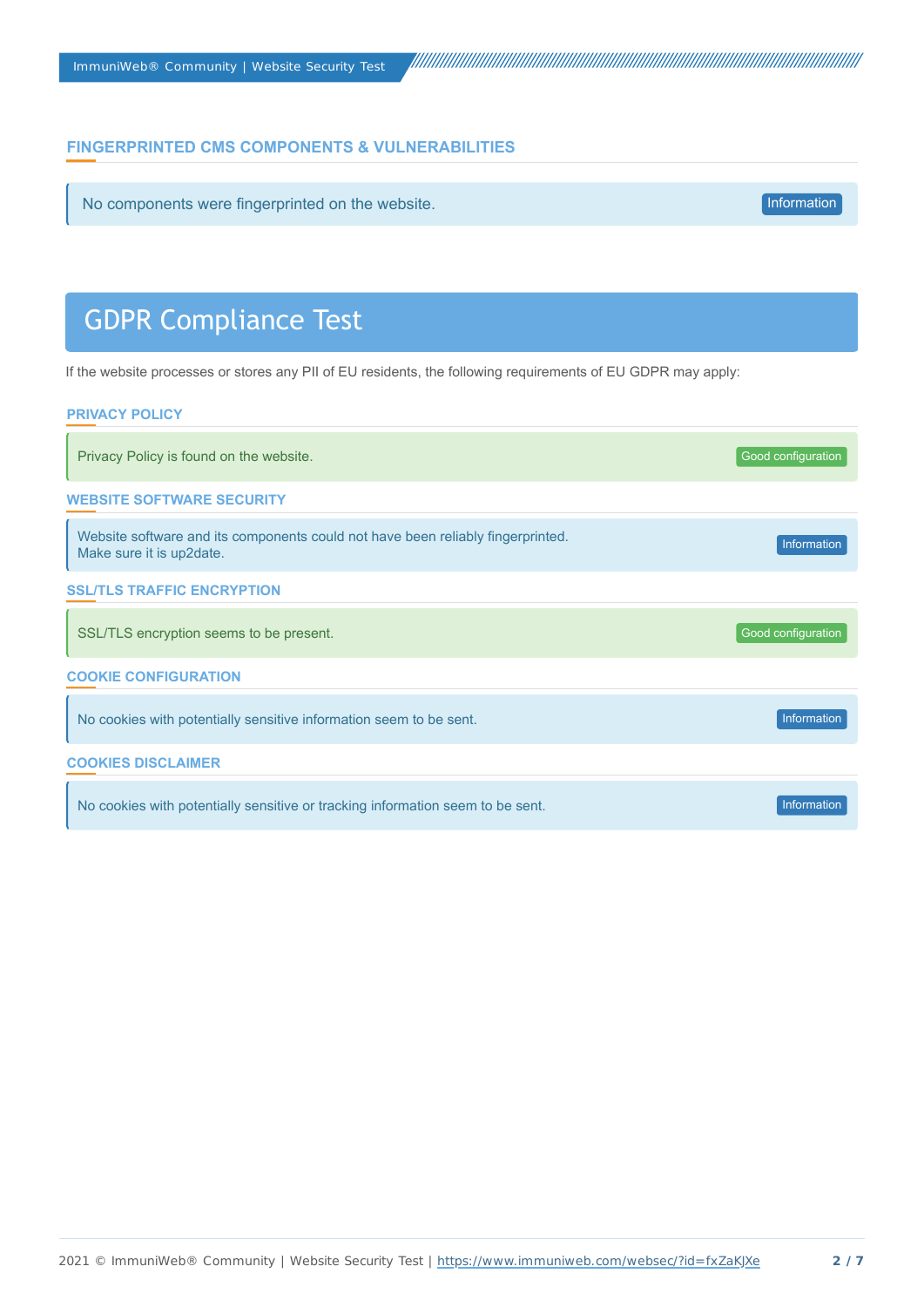# PCI DSS Compliance Test

If the website falls into a CDE (Cardholder Data Environment) scope, the following Requirements of PCI DSS may apply:

| <b>REQUIREMENT 6.2</b> |                                                                               |                    |
|------------------------|-------------------------------------------------------------------------------|--------------------|
| up2date.               | Website CMS could not have been reliably fingerprinted. Make sure it is       | Information        |
| <b>REQUIREMENT 6.5</b> |                                                                               |                    |
|                        | No publicly known vulnerabilities seem to be present on the website.          | Good configuration |
| <b>REQUIREMENT 6.6</b> |                                                                               |                    |
| on a periodic basis.   | The website seems to be protected by a WAF. Review its logs and configuration | Good configuration |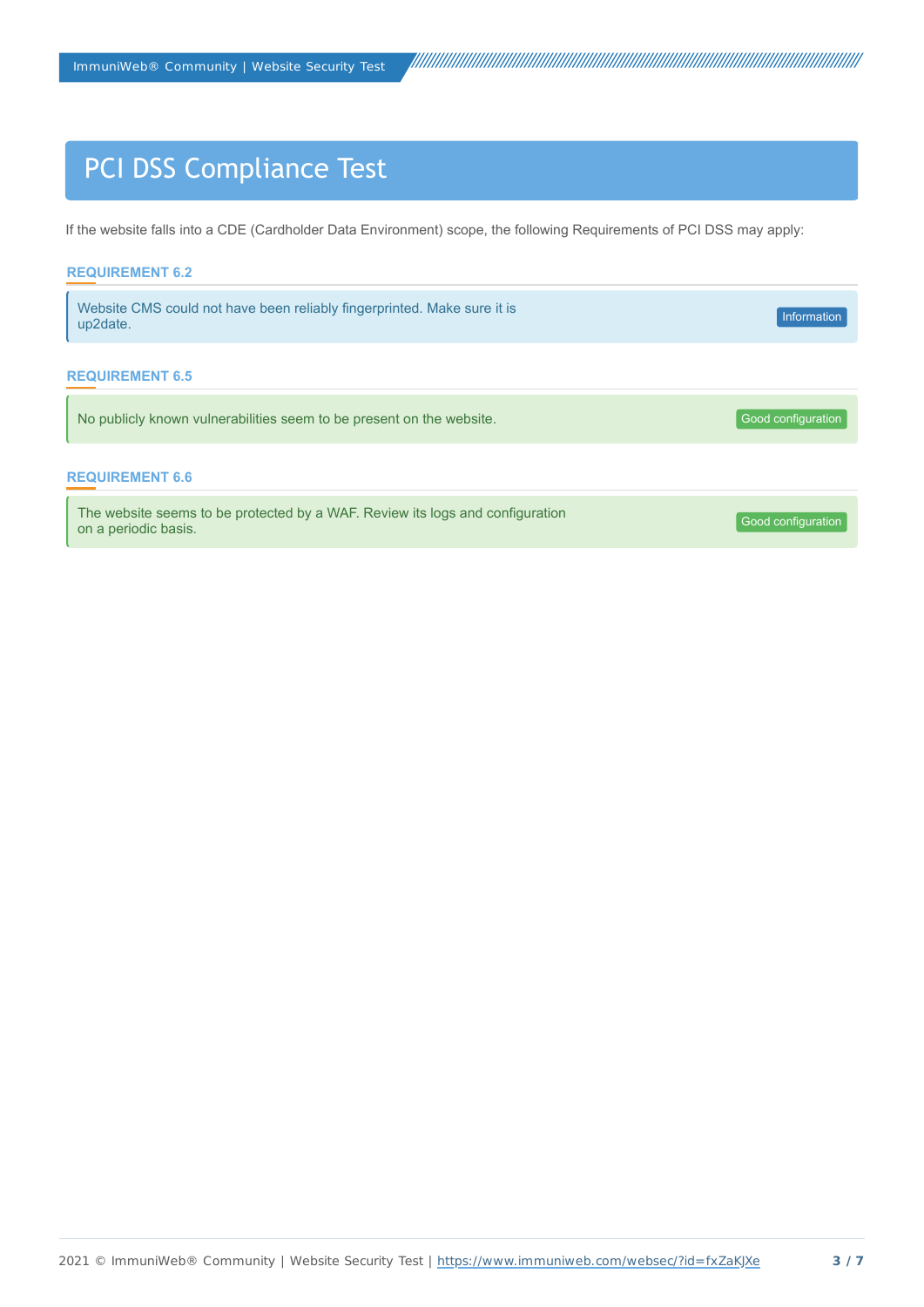# HTTP Headers Security Analysis

All HTTP headers related to security and privacy are properly set and configured.

Good configuration

## **MISSING OPTIONAL HTTP HEADERS**

Access-Control-Allow-Origin Public-Key-Pins Public-Key-Pins-Report-Only Expect-CT

Permissions-Policy

## **SERVER**

Web server does not disclose its version. Good configuration and configuration of the server of the server of the server of the server of the server of the server of the server of the server of the server of the server of

**Raw HTTP Header**

Server: ANON

### **STRICT-TRANSPORT-SECURITY**

The header is properly set. The header is properly set.

**Raw HTTP Header**

Strict-Transport-Security: max-age=63072000; includeSubdomains;

#### **Directives**

| <b>Name</b> | <b>Description</b>                                                          |
|-------------|-----------------------------------------------------------------------------|
| max-age     | Sets the time browsers must enforce the use of HTTPS to browse the website. |

#### **X-FRAME-OPTIONS**

The header is properly set. The header is properly set. Good configuration and the set of the set of the set of the set of the set of the set of the set of the set of the set of the set of the set of the set of the set of

### **Raw HTTP Header**

X-Frame-Options: SAMEORIGIN

#### **X-XSS-PROTECTION**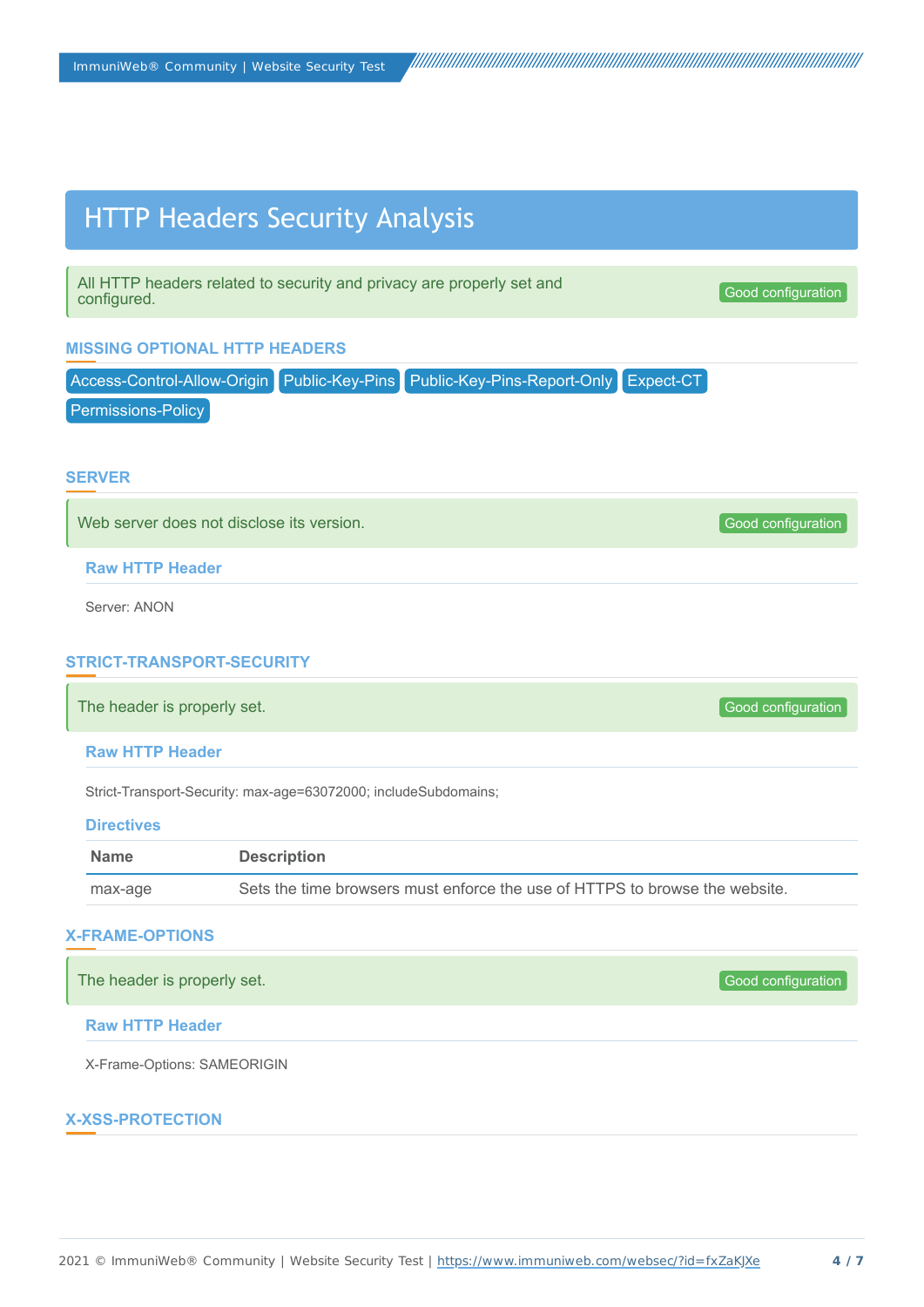The header is properly set. Dangerous web pages with the most<br>frequent XSS payloads will be blocked by the browser frequent XSS payloads will be blocked by the browser.

#### **Raw HTTP Header**

X-XSS-Protection: 1; mode=block

# **X-CONTENT-TYPE-OPTIONS**

The header is properly set. The header is properly set.

#### **Raw HTTP Header**

X-Content-Type-Options: nosniff

### **REFERRER-POLICY**

The header is properly set. The header is properly set. Good configuration continues and the set of Good configuration

## **Raw HTTP Header**

Referrer-Policy: strict-origin-when-cross-origin

# Content Security Policy Test

#### **CONTENT-SECURITY-POLICY**

| Some directives have value considered as unsafe. | Information        |
|--------------------------------------------------|--------------------|
| Content-Security Policy is enforced.             | Good configuration |

#### **Raw HTTP Header**

Content-Security-Policy: default-src 'self'; connect-src 'self'; img-src 'self' data:; script-src 'self' 'unsafe-inline'; style-src 'self' 'unsafe-inline';

manifest-src 'self';

#### **Directives**

| <b>Name</b> | <b>Description</b>                                                                                                      |
|-------------|-------------------------------------------------------------------------------------------------------------------------|
| default-src | Sets the list of sources where browser is allowed to get every resource from, if not specified in<br>another directive. |
| connect-src | Sets the list of servers that browser is allowed to connect to, for instance with WebSockets.                           |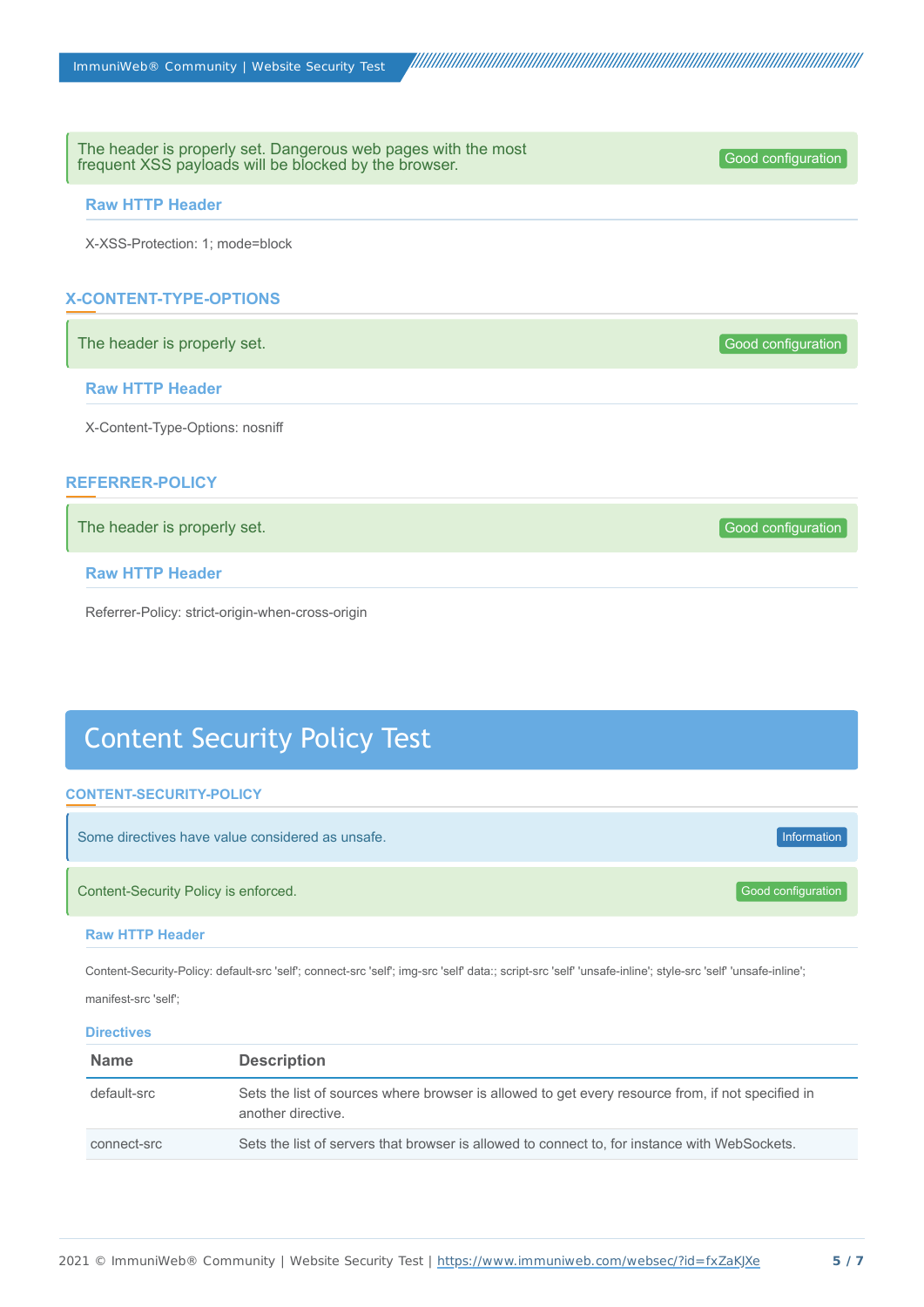| <b>Name</b>  | <b>Description</b>                                                                  |  |
|--------------|-------------------------------------------------------------------------------------|--|
| img-src      | Sets the list of sources where browser is allowed to get images from.               |  |
| script-src   | Sets the list of sources where browser is allowed to get scripts from.              |  |
| style-src    | Sets the list of sources where browser is allowed to get style sheets from.         |  |
| manifest-src | Sets the list of sources where browser is allowed to get application manifest from. |  |

# **CONTENT-SECURITY-POLICY-REPORT-ONLY**

The header was not sent by the server. Information was a structured by the server of the server of the server.